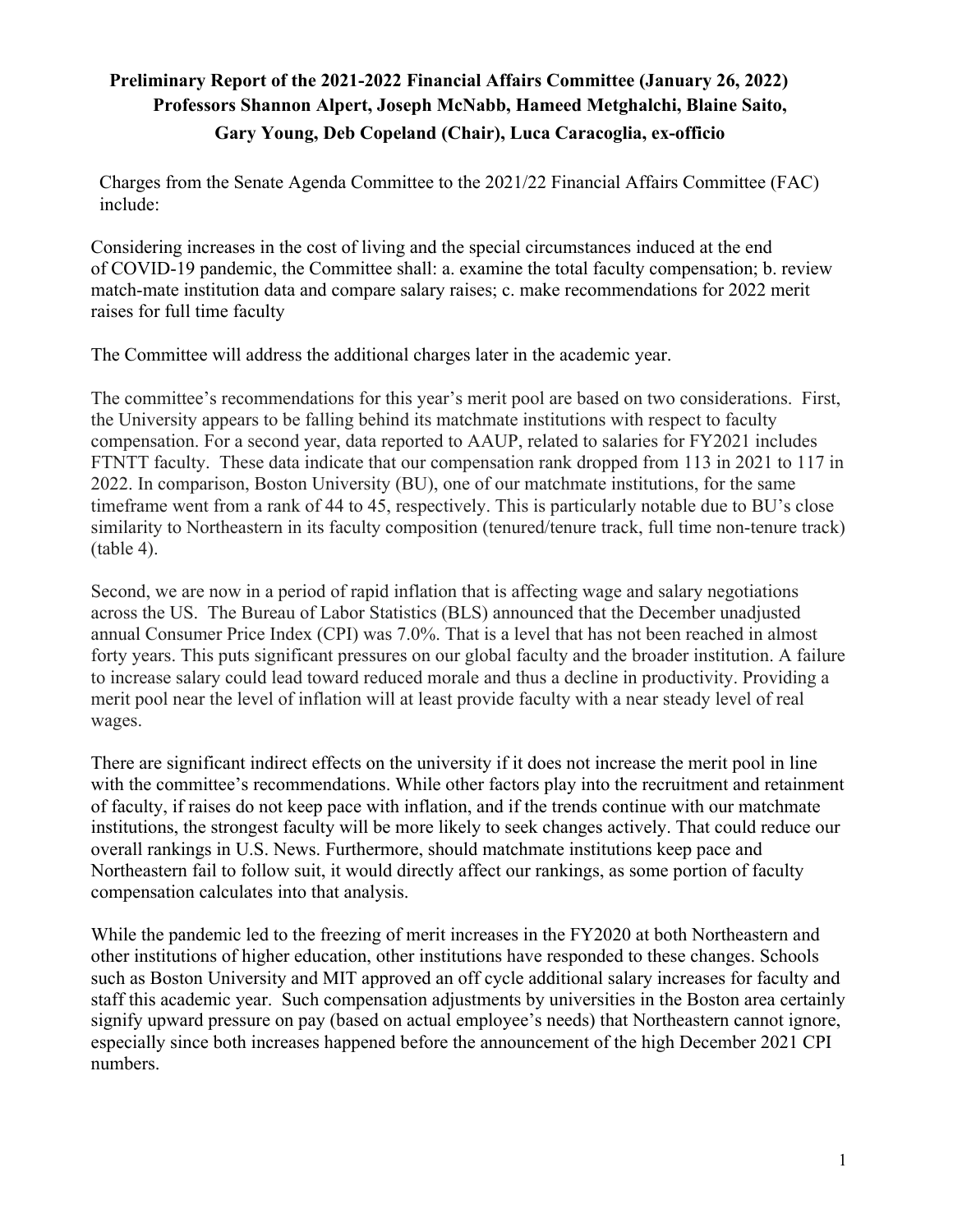Thus, given the confluence of inflation and our falling compensation rank behind key matchmate institutions, the committee has selected an equity pool number that is in line with BLS's reported December 2021 annualized non-seasonally adjusted CPI number.

Finally, it is important to note that a merit raise simply aligned with current inflation rate is not sufficient since it would implicitly suggest perception by faculty that their performance is average. This would impact faculty morale, already affected by COVID-19 issues. It is therefore important that merit raises exceed inflation.

BE IT RESOLVED That the recommended raise pool for merit for FY 2022 be 8.0%, at a minimum, of continuing salaries starting on July 1, 2022.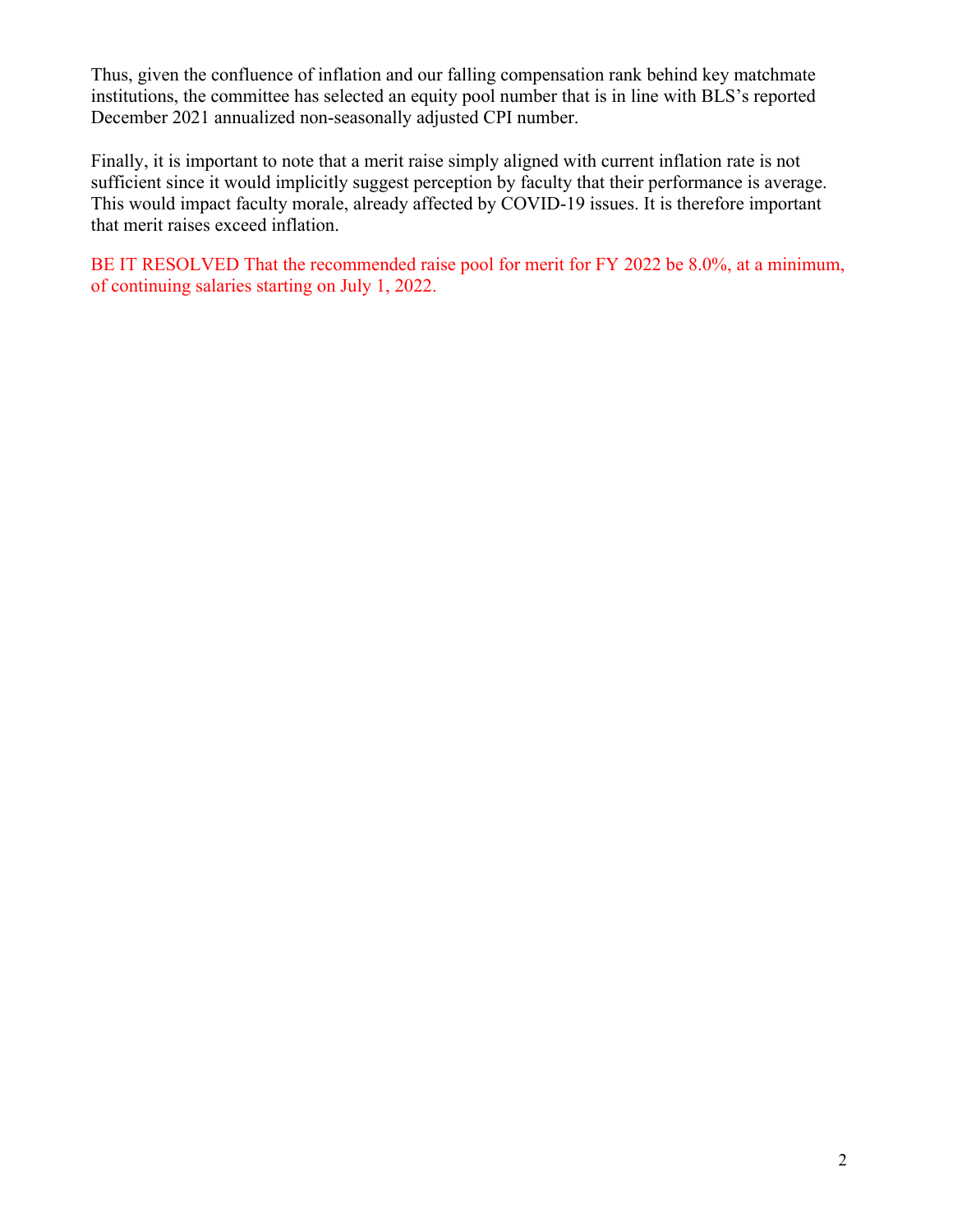## **Table 1 Net Operating Surplus (Increase in net assets from operating activities)**

| FY 2017                                             | FY 2018       | FY 2019       | FY 2020       | FY 2021       |  |  |  |  |  |  |
|-----------------------------------------------------|---------------|---------------|---------------|---------------|--|--|--|--|--|--|
| \$66,315,000                                        | \$107,580,000 | \$135,715,000 | \$184,572,000 | \$116,850,000 |  |  |  |  |  |  |
| Source: Northeastern University Financial Statement |               |               |               |               |  |  |  |  |  |  |

(https://finance.northeastern.edu/wp-content/uploads/Northeastern\_University\_FY21\_Financial\_Statements.pdf)

**Table 1**: From the university's annual financial statement lists the *net operating surplus* over the last 5 years. The raise pool for 2020/21 was frozen for logical reasons (i.e., spring 2020 reimbursements, cost incurred for on-campus COVID-19 testing, technological classroom enhancements and concerns for possible decreased tuition revenues). However, the University entered the COVID-19 pandemic in a strong financial position, indicated in Table 1 on "net operating surplus". Despite all the challenges that the COVID-19 pandemic placed on the University, it would appear that the University is in a positive financial position to begin a more comprehensive financial examination and take appropriate steps to address compensation misalignments.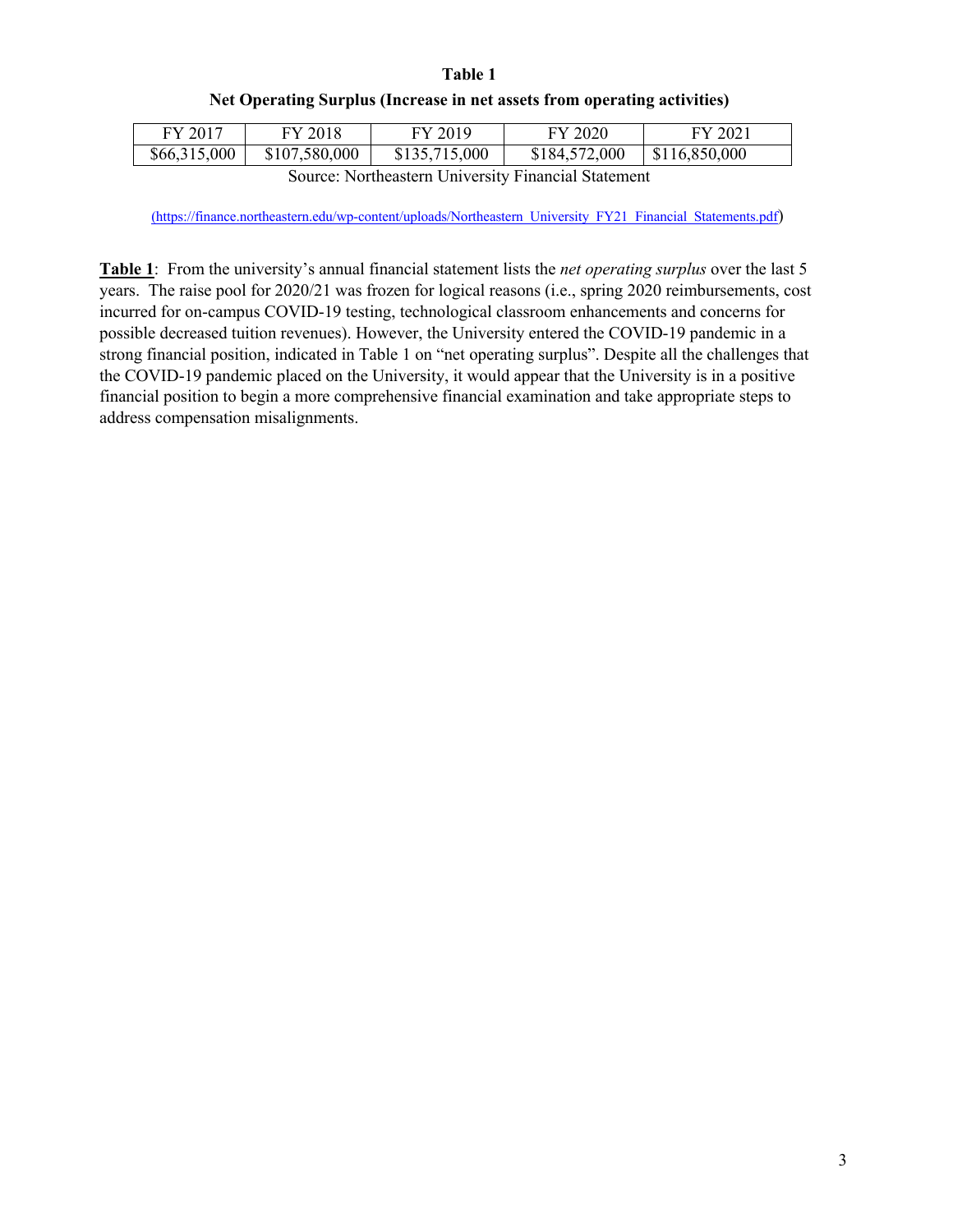| <b>University</b>                | <b>USNWR</b><br>Ranking*<br>(2022) | <b>USNWR</b><br>Ranking<br>(2021) | <b>USNWR</b><br>Ranking<br>(2020) |  |  |  |
|----------------------------------|------------------------------------|-----------------------------------|-----------------------------------|--|--|--|
| <b>Boston College</b>            | 36                                 | 35                                | 37                                |  |  |  |
| <b>Boston University</b>         | 42                                 | 42                                | 40                                |  |  |  |
| <b>Brandeis</b>                  | 42                                 | 42                                | 40                                |  |  |  |
| Carnegie-Mellon University       | 25                                 | 26                                | 25                                |  |  |  |
| George Washington University     | 63                                 | 66                                | 70                                |  |  |  |
| Lehigh University                | 49                                 | 49                                | 50                                |  |  |  |
| New York University              | 28                                 | 30                                | 29                                |  |  |  |
| <b>Northeastern University</b>   | 49                                 | 49                                | 40                                |  |  |  |
| Notre Dame University            | 19                                 | 19                                | 15                                |  |  |  |
| Rensselaer Polytechnic Institute | 55                                 | 53                                | 50                                |  |  |  |
| Rice University                  | 17                                 | 16                                | 17                                |  |  |  |
| Southern Methodist University    | 68                                 | 66                                | 64                                |  |  |  |
| <b>Syracuse University</b>       | 59                                 | 58                                | 54                                |  |  |  |
| Tufts                            | 28                                 | 30                                | 29                                |  |  |  |
| Tulane University                | 42                                 | 41                                | 40                                |  |  |  |
| University of Miami              | 55                                 | 49                                | 57                                |  |  |  |
| Wake Forest University           | 28                                 | 28                                | 27                                |  |  |  |

**Table 2 US News and World Report Rankings (USNWR)**

(\*Source: https://www.usnews.com/best-colleges/rankings/national-universities)

For purposes of comparison, the FAC was provided tables and figures from the University, reported formerly as the "Colonial Group" but now called the "G12". While not an official match-mate list, the Senate, along with the University, have used this list of "peer group" institutions for the past several years. **Table 2** lists these Universities and their 2022 USNWR rankings. For comparison, rankings from 2021 and 2020 are included. Northeastern's ranking (49) is unchanged from 2021. However, NU ranking in 2020 was 40.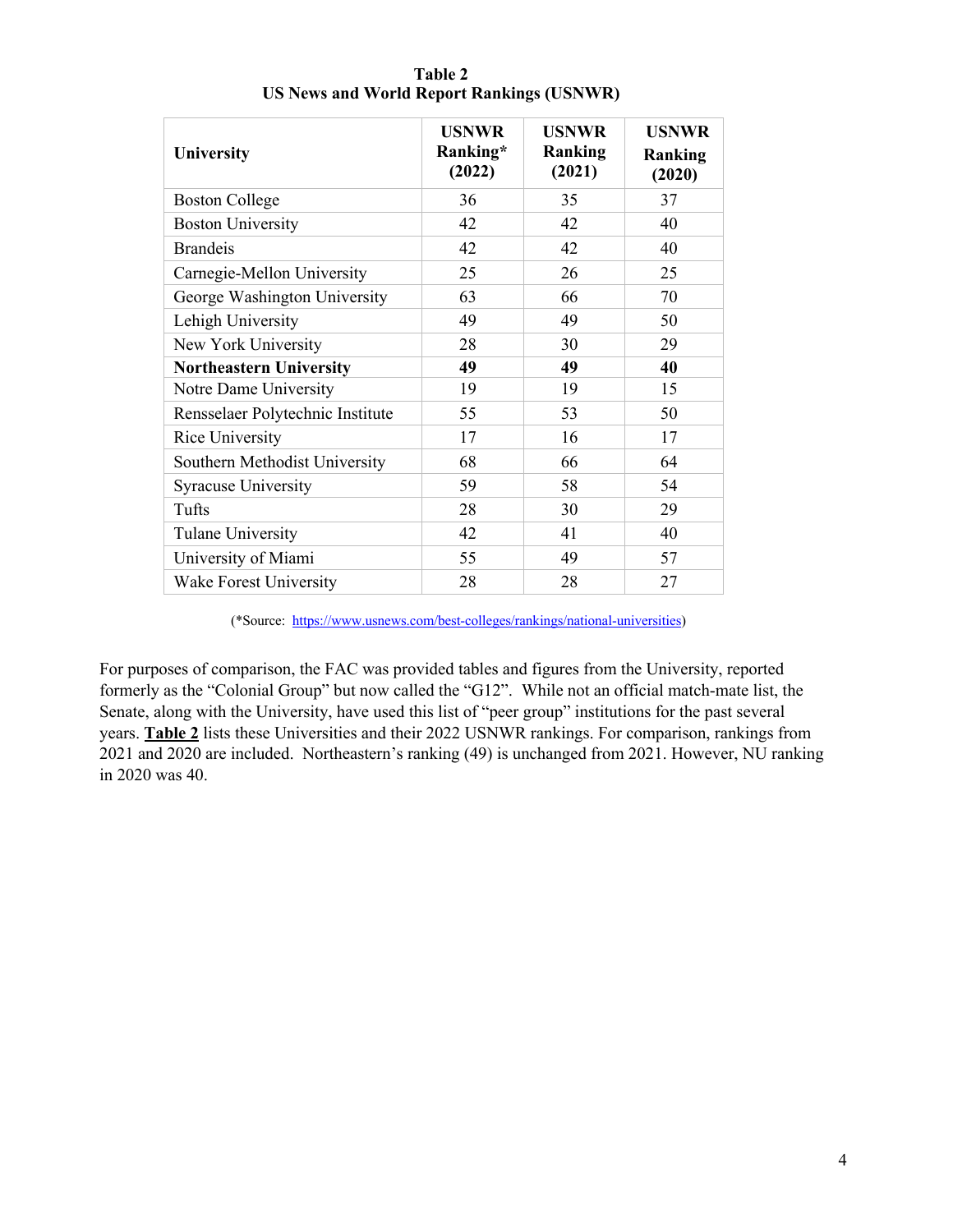## **Table 3**

**2021-2022 2020-2021** US News Faculty Compensation Rank Northeastern and Comparison Group



Rensselaer Polytechnic.. 72 65 69 73 76 76 78 62 41 40 42 51 43 41 31 31 30

Southern Methodist Uni., 43 36 40 42 36 33 34 38 37 31 24 24 24 23 31 39 36

Wake Forest University 72 85 95 87 64 44 42 49 53 63 74 71 65 72 33 34 43

- Data reported in the 2021+ editions for Northeastern includes full-time non-tenure track faculty;

**Rice University** 

**Tufts University** 

**Tulane University** 

University of Miami

University of Notre Da..

prior years included tenure track faculty only

**Syracuse University** 

9 8 11 15 12 8 7 8 8 7 6 8 8

99 106 105 104 104 113 108 105 96 96 99 100 94 102 89 113 110

105 100 109 114 111 116 112 110 111 102 111 110 111 114 109 120 138

66 65 66 65 55 44 57 62 60 55 63 76 65 65 83 46 43

43 43 40 31 31 33 34 38 41 40 37 36 35 41 73 61 66

9 10 11 11 12 8 6 6 9 9 8 9 10 11 7 12 13

US News Faculty Compensation Rank Northeastern and Comparison Group



**Table 3** is the USNWR compensation rankings for the same group. Note that while Northeastern's overall ranking is "49," our compensation ranking is "117". This is a drastic and alarming decline from 2 years ago ("51"). This decline was reported to be attributed to new salary reporting requirements from AAUP that all universities include FTNTT teaching faculty. This interpretation was reasonable due to our large population of FTNTT faculty (46.5%) who may be compensated at a lower rate. However, Boston University, which reports about 52% FTNTT population observed a small decline in their ranking (44 in 2020/21 and 45 2021/22). Using a dilution rationale, at this point, for the NU compensation rank drop would be imprudent.

7 16 17 17